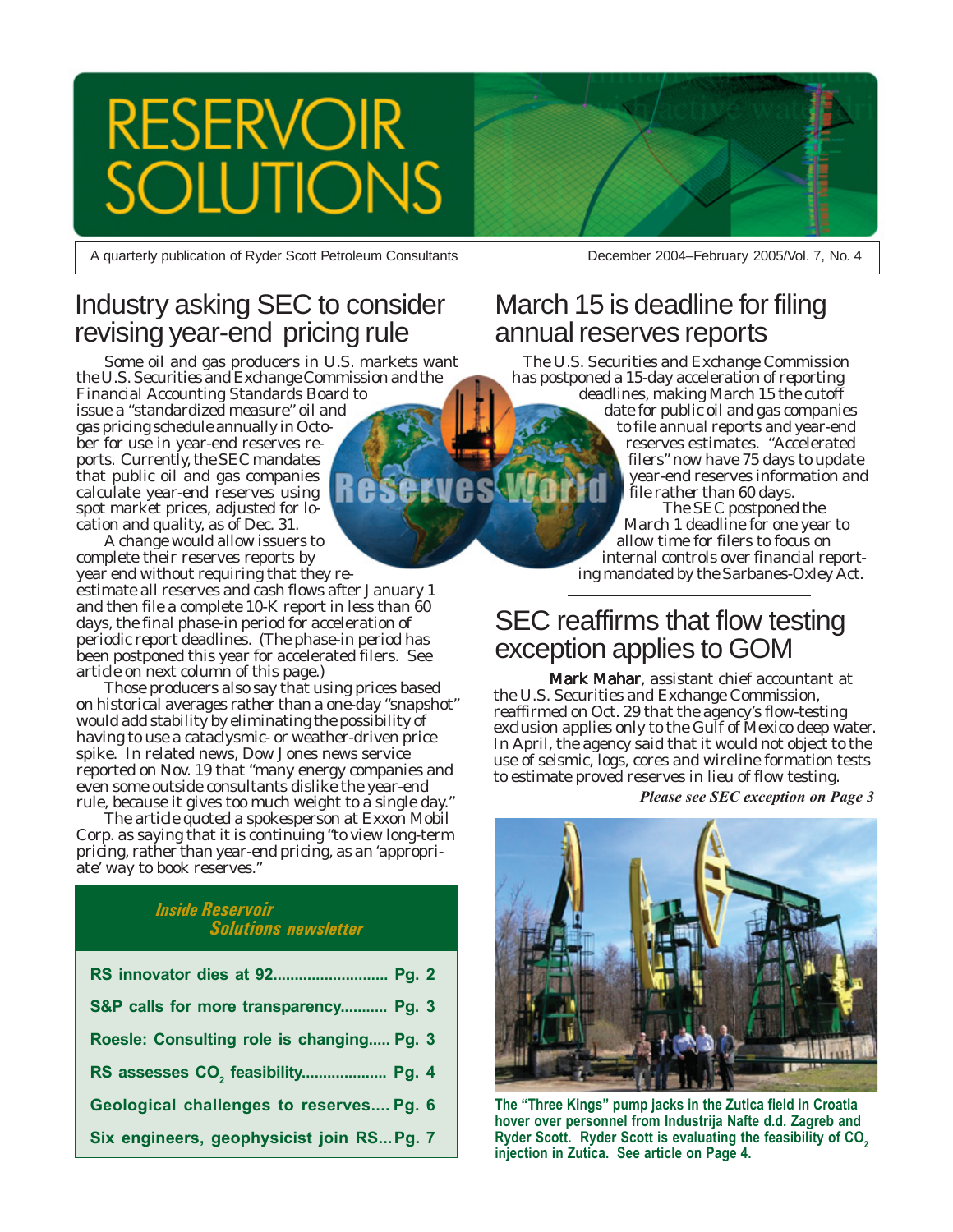

# In Memoriam Institute of Technology.

Donald T. May, 92, a technical pioneer who was hired in 1935 as the first employee of Ryder Scott, died Aug. 24 in Muleshoe, TX. He worked with founders Harry M. Ryder and David Scott in Bradford, PA, and managed the Ryder Scott research laboratory — the first in the world devoted to solving oilfield waterflood problems.

Right after he was hired, May originated chip-coring analysis to provide accurate petrophysical data from a single plug of sand. As a result, Ryder Scott boosted waterflood recoveries several fold for producers in the Bradford oil field in Pennsylvania. That success fueled the overnight growth of the consulting firm to about 40 employees

In the 1950s, May engineered secondary recovery of oil in Texas, especially for the Waggoner estate, at Ryder Scott offices in Wichita Falls, TX. He retired from Ryder Scott in 1967. May received a BS degree in chemistry from Carnegie

**Publisher's Statement** *Reservoir Solutions* newsletter is published quarterly by Ryder Scott Company LP. Established in 1937, the reservoir evaluation consulting firm performs hundreds of studies a year. Ryder Scott multidisciplinary studies incorporate geophysics, petrophysics, geology, petroleum engineering, reservoir simulation and economics. With 100 employees, including 61 engineers and geoscientists, Ryder Scott has the capability to complete the largest, most complex reservoirevaluation projects in a timely manner.

### Board of Directors

Ronald Harrell Chairman and CEO Don P. Roesle President and COO John E. Hodgin Exec. V. President

Larry T. Nelms Managing Senior V.P. Fred P. Richoux Managing Senior V.P.

#### *Reservoir Solutions*

Editor: Mike Wysatta Business Development Manager

Ryder Scott Company LP 1100 Louisiana, Suite 3800 Houston, Texas 77002-5218 Phone: 713-651-9191; Fax: 713-651-0849 Denver, Colorado; Phone: 303-623-9147 Calgary, AB, Canada; Phone: 403-262-2799 E-mail: info@ryderscott.com Web site: www.ryderscott.com

The long-lost innovator contacted Ryder Scott in 2000 and provided an early history of the firm, including identifying photos of Ryder. "Don helped fill in some very big missing pieces of our early chronologies," said Ron Harrell, CEO. "We are indebted to him not only for that but for his early contributions that literally launched Ryder Scott into the consulting business."

May's colorful stories are a permanent part of Ryder Scott's corporate history. *Reservoir Solutions* published newsletter articles on May in September 2000 and September 2001. **Don May in 2000 as he examined**



**historical archives of Ryder Scott.**

### **Survey of Canada's Top 100 O&G Companies**

|                                                 | Yes | No  |
|-------------------------------------------------|-----|-----|
| Do you have a separate reserves committee?      | 74% | 26% |
| If no, do you use your audit committee?         | 85% | 15% |
| Is the majority of RAC members independent?     | 96% | 4%  |
| Do you use outside experts to advise the RAC?   | 32% | 68% |
| Do you have written reserves rules for the RAC? | 86% | 14% |
| Source: Harris Consultants, Calgary             |     |     |

# Price history of benchmark oil and Henry Hub gas



**The historical price chart shows published, monthly-average, cash market prices for WTI crude at Cushing (NYMEX), Brent crude and Henry Hub gas.**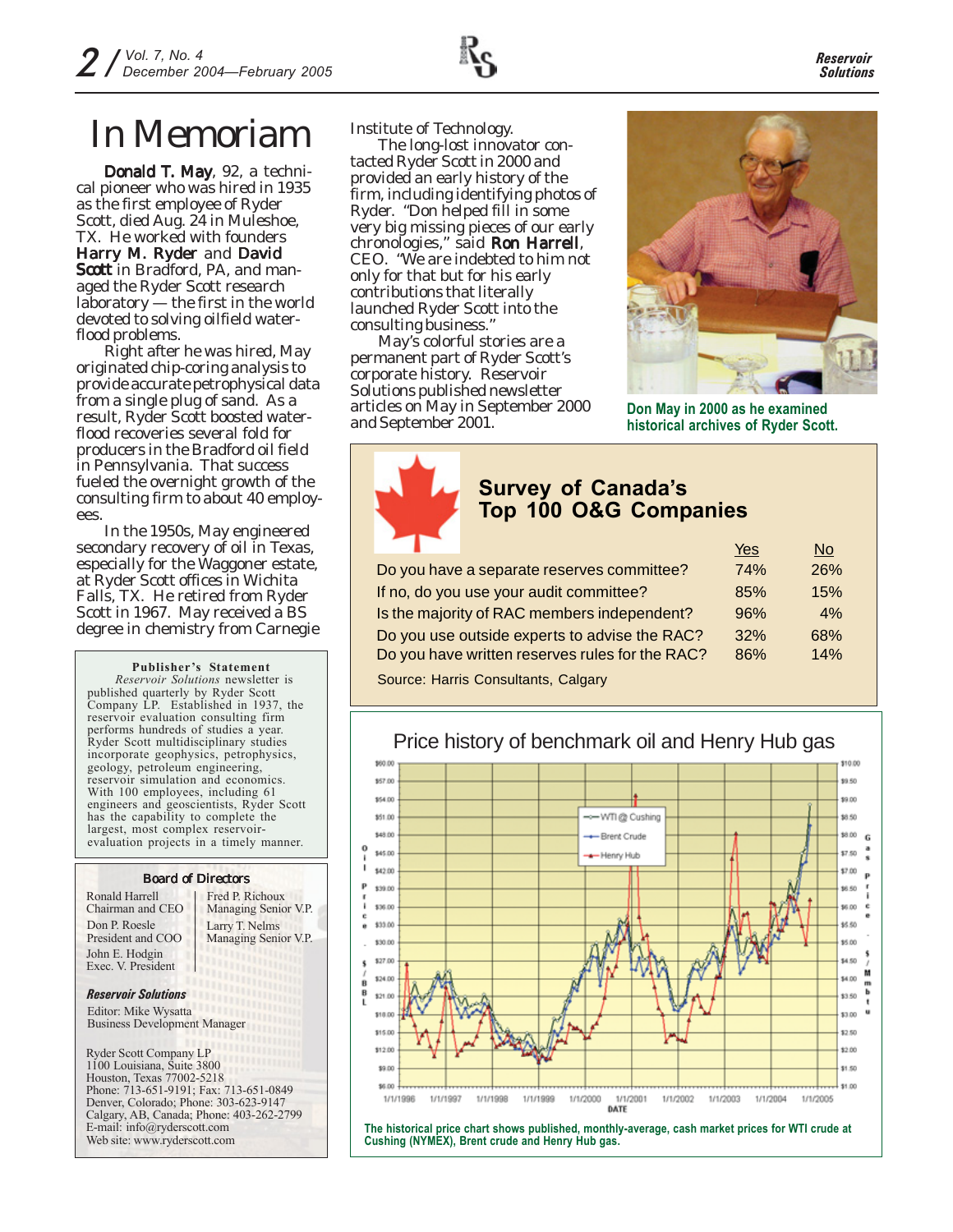### *SEC Exception—Cont. from Page 1*

However, the SEC said its interpretation applies to properties in the deepwater GOM only.

Mahar said that the SEC has received inquiries from producers seeking clarification of the "will not object" language. "The interpretation does not apply to areas outside of the Gulf of Mexico because those areas lack suitable analogs," he said, referring to a bullet point, "Transferability of the Gulf of Mexico rules (SEC)."

As reported in the June *Reservoir Solutions* newsletter, multinational oil and gas companies have questioned the SEC decision to limit its interpretive position to a geographical area. Shortly after the initial SEC decision, John Browne, BP CEO, criticized the agency for excluding non-GOM areas, reported the *London Times*.

Mahar made his remarks at a conference on reserves estimates in financial reporting hosted by the Professional Development Institute at the University of North Texas and PricewaterhouseCoopers.

# Standard & Poor's calls for detailed reserves disclosures

Credit rating agency Standard & Poor's called for more transparency in petroleum reserves reporting Oct. 1, citing inconsistency in reporting and saying, as a result, it will give greater weight to proved developed reserves. S&P referred to the Ormen Lange gas field as a "recent example of how much proven (sic) reserves bookings can differ among partners working on the same field."

Numerous investors, analysts, government agencies and politicians have called for more detailed disclosure in reserves reporting. Credit rating agencies, however, can do their job to some degree without full public disclosure, because they routinely request and receive confidential information from oil and gas companies — information that is not provided to the public under the Fair Disclosure or FAS 69 regulations.

So it is significant that S&P wants even more transparency from companies in spite of the fact that it has an advantage over the public in what it sees.

Ron Harrell, CEO at Ryder Scott, told *Platts Oilgram News*, "It's the messenger, not the message, that makes this significant. When the rating agencies speak, companies listen, because those agencies determine the cost of borrowing in the debt market."

S&P also said it would welcome additions to current disclosure requirements that include more frequent use of external petroleum engineers, detailed explanations about year-to-year revisions, aging tables for undeveloped reserves, per-country and per-field breakdown of proved reserves and information about probable and possible reserves.

The agency also said that the U.S. Securities and Exchange Commission should consider revising its guidelines, citing the new, stricter Canadian regulations as a model.

## Calpers, Knight Vinke urges outside reserves audits

The largest U.S. pension fund, California Public Employees' Retirement System, and the Knight Vinke Asset Management fund said in November that they want oil and gas companies to commission independent consultants to fully audit corporate petroleum reserves. This would "help eradicate inconsistencies in the application of SEC's standards …that have helped undermine the market's confidence in the sector," said **Eric Knight, managing director at Knight Vinke.** 

He also urged more consistent standards for calculating 2P reserves, saying that companies should publish this information. "Performance metrics, such as the reserve replacement ratio and reserve life, are meaningless when calculated solely on the basis of 1P reserves," Knight remarked.



# Roesle says consultants' services changing in post-SOX

Don Roesle, president at Ryder Scott, told an audience at a John S. Herold event in late September that oil and gas companies are increasingly engaging third-party consultants to ensure regulatory compliance under the Sarbanes-Oxley Act (SOX) at varying levels of involvement—from training reserves personnel to conducting reserves evaluations of 100 percent of the property portfolio. "This includes performing audits and studies of one-third of the client's properties every three years to annual full-scale evaluations," he remarked.

He cited increased pressure for higher productivity within E&P companies and reduced evaluation time for internal staffs as shortcomings in the internal reserves estimating process. "Internal staffs are paid to find oil and gas, not to spend a lot of time on reserves," he told the audience at the Pacesetters Energy Conference in Old Greenwich, CT. Roesle stressed that the term "independent" should apply to internal as well as external reserves engineers and geologists.

"As part of an effective internal process, the

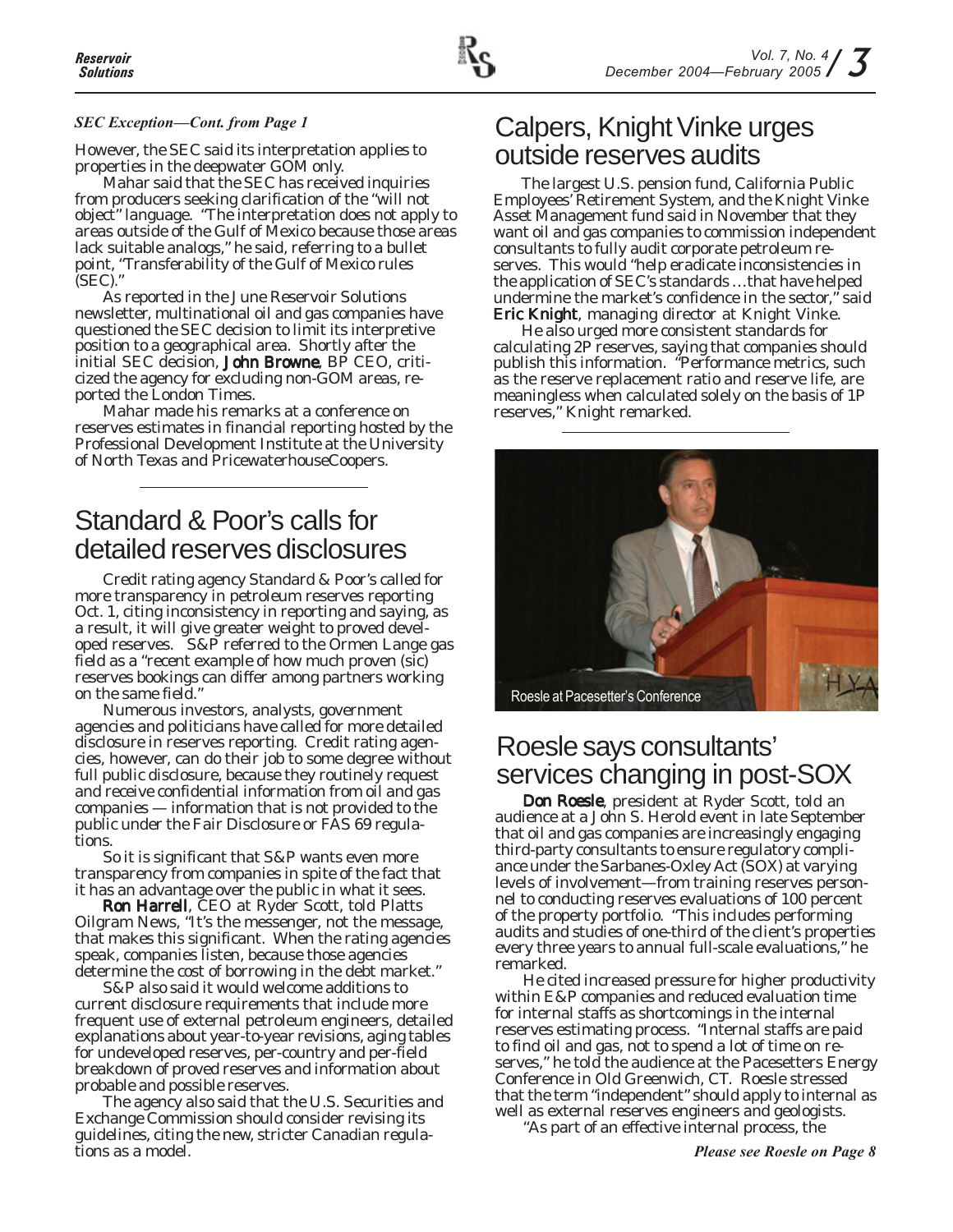

# Ryder Scott assessing whether U.S. Permian-bred  $CO<sub>2</sub>$  flood technology is feasible in Croatia

Ryder Scott is conducting an independent study funded by the U.S. Trade and Development Agency to determine if  $CO<sub>2</sub>$  flooding is a commercially feasible recovery option to squeeze incremental production from three flagging oil fields in Croatia. The Ivanic, Zutica and Benicanci fields are candidates for CO $_{\textrm{\tiny{2}}}$ flooding in part because the reservoirs have shown good response to waterflooding.

 $\mathrm{CO}_2^{}$  miscible displacement is a tertiary recovery technique born and bred in the Permian Basin oil patch. If found to be feasible in the subject fields, CO<sub>2</sub>-enhanced production will lessen the country's dependence on imported oil. If not, then Croatia will have to consider other areas for CO $_{\textrm{\tiny{2}}}$  flooding or find new sources outside the country, analysts say.

The TDA project is one of several federal projects aimed at exporting U.S. oilfield know-how overseas to developing countries.

### Reservoir simulation: A critical part of the integrated study

The integration of Ryder Scott reservoir simulation models with a full-field model will be critical in predicting the performance of CO<sub>2</sub> injection schemes. Ryder Scott developed sector (or patternelement) compositional reservoir simulation models to look at representative sections of the fields in greater detail while significantly reducing model run times typical of full-field models.

Dean Rietz, managing senior vice president and manager of the Ryder Scott reservoir simulation group, said that the team will use sector modeling to simulate and analyze pilot injection of  $CO<sub>2</sub>$  within a pattern. The team will history match the sector models to fieldobserved primary and waterflood production performance.

Ryder Scott will also calibrate the models to empirical  $\mathrm{CO}_2$  response from analog tertiary recovery projects in the United States, said Rietz. (See sidebar, "CO<sub>2</sub>

experts rely on 'real world' experience, production histories for 'reality check.'")

Input parameters used in history-matched sector models become inputs for the full-field compositional model, which was built by state-owned Industrija Nafte d.d. Zagreb (INA). "Sector modeling to tune the full-field model is especially important in the INA project where very limited response has been observed," said Rietz.

As early as the late 1970s, INA used standard CO $_{2}$ flood screening methods in reviewing recovery factors, minimum miscibility pressures, porosities, effective permeability, oil gravity, etc. Ryder Scott has reviewed the INA full-field reservoir models and is validating the geological model, which is tied to the simulator. Ryder Scott has revised mapping, pay counts, water saturations and other parameters at the history-match stage. This will allow INA full-field models to more closely tie with the sector model and field analogs.

To facilitate maximum cooperation and knowledge transfer between INA and Ryder Scott, two Croatian simulation engineers, Snjezana Sunjerga and Igor Kruljac, spent the month of September working at Ryder Scott offices in Houston.

# CO<sub>2</sub> experts rely on "real world" experience, production histories for "reality check"

With very little data from the reservoirs under pilot CO<sub>2</sub> flooding, INA is fine tuning its CO<sub>2</sub> injection model to analog fields carefully selected by Ryder Scott to yield more reliable predicted performance data. "The analogs serve as reality checks. We selected them based on similar rock and fluid properties, production histories and other factors," said Thomas Wagenhofer, a Ryder Scott petroleum engineer.

Since the early 1980s, the U.S. Permian Basin has provided a testing ground for  $\mathsf{CO}_2$  tertiary recovery technology, providing industry with two-and-a-half decades of production histories. Other U.S. areas with CO2 floods include the Northwest, Midwest and Southeast.

The  $CO<sub>2</sub>$  performance forecasts for the Croatia fields are being "tuned" to suitable CO. flood analogs selected by Eric Hambly, petroleum engineer at Ryder Scott. Hambly and petroleum engineer **Mike Stell**, a senior vice president and assistant group leader, have looked at the performance of nearly every major  $CO<sub>2</sub>$  flood in the world.

The Ivanic and Zutica fields produce from clastic reservoirs. "CO<sub>2</sub> floods in those reservoirs perform differently than ones in carbonate reservoirs where most of the world's  $CO<sub>2</sub>$  floods are located," said Hambly. "Since there are very few  $CO_{2}$  floods in clastic environments, the number of good analog fields is limited."

Hambly worked several months to gather information about all of the  $\mathsf{CO}_2^{}$  floods in clastic reservoirs. He pored through public data as well as exclusive private data provided by Ryder Scott clients approving the use of such data. Ultimately, Hambly chose six analogous CO2 flood units in four different fields after gathering volumetric, reservoir property, production and injection data.

The ideal analog field has similar reservoir and development properties that consist of reservoir temperature, pressure and fluid properties (PVT); porosity; permeability and vari-

*Please see Analogs on Next Page*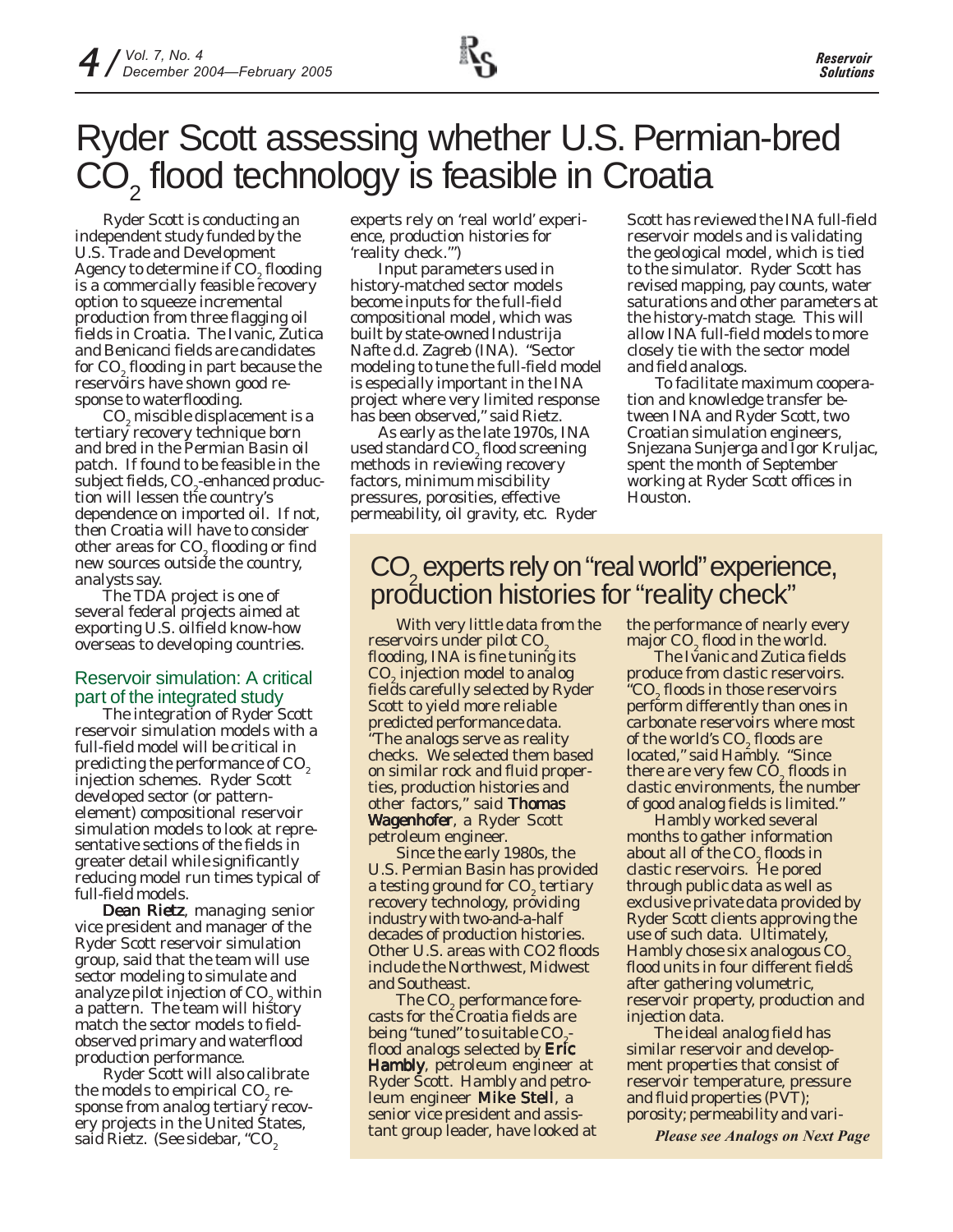### *Analogs—Cont. from Page 4*

ability of permeability within the reservoir; relative permeabilities; degree of depletion and pattern configuration. "As you might expect, the six analogs that we've found have varying degrees of similarity with the Ivanic and Zutica fields. For example, when the permeabilities are similar, the pressure and temperature are somewhat different," said Hambly.

Ryder Scott has decided to look at the performance of all of the analogs to determine a range of performance that might be expected. By November, the firm had analyzed the performance of three of the six units. In those units, the CO2 flood performance has been similar, said Hambly. Ryder Scott has received data for the other three units and if the firm finds that those analogs perform similarly to the first three, then the evaluation team will be able to fairly well define the expected performance. If the performance of the units varies significantly, then Ryder Scott will determine a broader range of possible performance.

Ryder Scott will apply the range of performance of the analog fields to constrain predictions from the Ivanic pattern-element simulation model. After the evaluation team analyzes the last three analogy units, Wagenhofer will determine the necessary modifications so that Ivanic simulation predictions do not significantly outperform a range of observed analog performance.

Ryder Scott has studied the industry's use of models, both numerical and analytical, and  $CO<sub>2</sub>$  flood predictions. The firm compared early simulation

## Reservoir simulation department expands staff with engineers

Petroleum engineers Raymond Yee, Adnan Usmani and Paula Wood have joined the Ryder Scott simulation group, giving the company additional expertise to handle increasing demands for reservoir modeling.



**Yee**

Yee has been a consultant for about 30 years, conducting integrated reservoir modeling studies used to forecast production and reservoir performance. He also has evaluated gas-storage projects. Yee has appraised property divestitures, constructed economic models for concessions and determined fair market values used in litigation. He has a BS degree in mathematics

from Rice University and a master's degree in petroleum engineering from the University of Houston. With 11 years of reservoir modeling experience,

Usmani previously worked for Petroleum Development Oman (Shell) as a senior reservoir engineer. He performed simulation studies for PDO and before that



**To facilitate maximum cooperation and knowledge transfer between INA and Ryder Scott, two Croatian simulation engineers, Snjezana Sunjerga (left) and Igor Kruljac, spent the month of September working at Ryder Scott offices in Houston.**

predictions with actual performance and found that when operators base their CO<sub>2</sub> flood predictions on simulation models that are not constrained to analogies, they generally over predict actual performance.

"Based on these observations, the use of analog performance data should be very helpful in the work we're doing for INA," said Hambly.



**Usmani**



**Wood**

with Avanti Consulting Ltd. He also was a senior reservoir engineer at Shell Exploration and Production during 1994 to 2000. Usmani has a BS degree in physics and an MS degree in petroleum engineering, both from Imperial College.

Wood previously worked at Schlumberger Oilfield Services/Geoquest where she provided simulation support and training for various software programs. Before that, she was a geologist at Svenska Petroleum Exploration UK Ltd. during 1998 to 2001 and a field geologist at Australian Geological and Remote Sensing Services in 1997. Wood has a MSC degree in petroleum engineering from Heriot-Watt University and a BSC degree in geological science from Leeds University.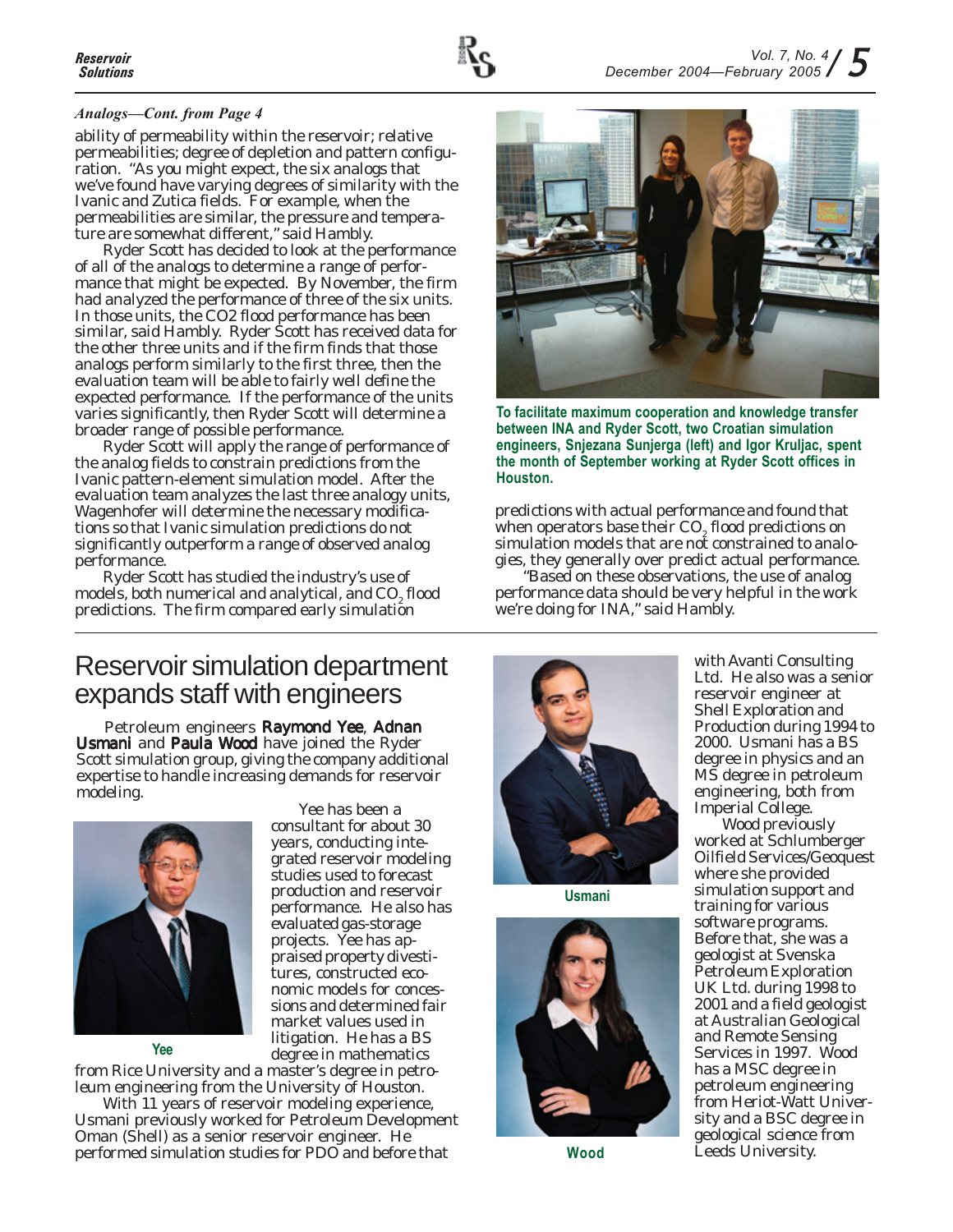

*Editor's Note: This is a revised excerpt from "Oil and Gas Reserves Estimates: Recurring Mistakes and Errors," (SPE Paper No. 91069), written by reserves evaluators Ron Harrell, John Hodgin and Thomas Wagenhofer at Ryder Scott. To order a copy of the full paper, go to www.spe.org and access the e-library.*

Performing some 800 reserves studies annually for hundreds of oil and gas companies, Ryder Scott personnel see a wide variety of internally produced petroleum reserves estimates. By in large, most estimates are prepared by qualified reservoir engineers and geoscientists.

However, over the years, Ryder Scott has noticed common technical errors in the preparation of reserves estimates aside from any definitional or judgmental issues. This multipart article will offer guidelines to help reduce the chance of errors in geoscientific and engineering analysis.

The geoscience component forms the basis for engineering estimates. Ryder Scott has noticed recurring errors in geological evaluations involving structure and isopachous maps, downdip limits and attic volumes. This first newsletter article focuses on structure maps.

> *Over the years, Ryder Scott has noticed common technical errors in the preparation of reserves estimates aside from any definitional or judgmental issues.*

### Common mistakes in structure maps

A geologist selects structure-map surfaces representing the top and base of a contributing reservoir to assist in determining a volumetric estimate. The process involves combining surface-mapping information with lateral limits from structural and stratigraphic barriers and downdip fluid limits to describe a productive reservoir area.

Structure on top surface-A common error is tying structure maps to well-pick or seismic-attribute markers that don't represent the top of the contributing reservoir. This results in overstating the productive area and reserves.

Figure 1 shows an overstatement of reserves caused by picking a marker from well data to represent the structural surface at the top of the reservoir. Note a 50-ft elevation difference between the -7000-ft marker top and the -7050-ft top of the effective pay.

This exaggerates the areal extent, which is based on the projected downdip limit to the top of the reservoir. The magnitude of the error increases as the distance between the mapping points and structural dip increases.



#### **Figure 1. Top-surface mapping error using marker instead of top of effective pay.**

Similarly, Figure 2 shows the selection of a map top corresponding to the top of the formation rather than the top of the effective reservoir section. Like the previous example, the selection of a correlative mapping point results in a similar exaggeration of the areal extent and overstates the reserves.



#### **Figure 2. Top surface mapping error using top of formation instead of top of effective pay.**

These errors are also replicated when the top of a seismic event is not adjusted to tie with the top of the contributing reservoir unit as determined from well data.

Structure on basal surface—Structure maps tied to markers (well or seismic) on the base of a formation that does not represent the base of the contributing reservoir may result in the following: ■ Overstating the gross rock volume.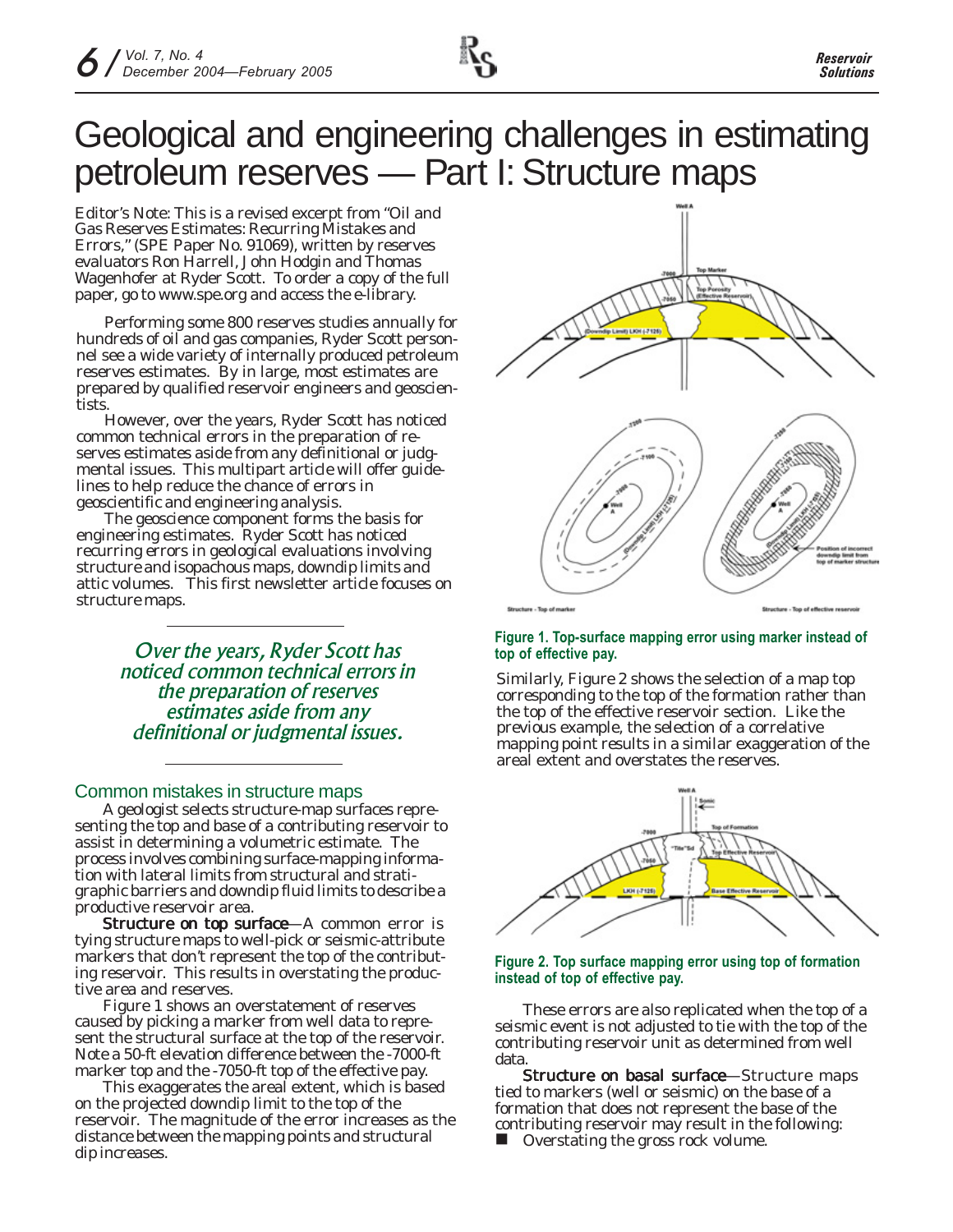Inaccurately determining the inner limit of the full net thickness used in constructing net pay isopachous maps.

Common mapping practice relies on the calculation of gross rock volume generated by the difference between structural surfaces (or maps) on the top and basal surfaces of the reservoir. The intersection of the fluid contacts on the top and basal surfaces determines the gross rock volume of the reservoir.

Figure 3 shows the overstatement (crosshatched area) of the productive gross rock volume using a marker picked from well data to represent the structural surface at the base of the reservoir. In this illustration, the gross interval thickens in the updip direction. The discrepancy becomes greater as the distance between the mapping points increases.



### **Figure 3. Overstatement caused by selecting marker as base of formation instead of base of effective pay.**

Figure 4 illustrates an error in the determination of the inner limit of water. The error is caused by inaccurately selecting the base of the contributing reservoir unit. The volume within the wedge area is overstated and the volume above the inner limit is understated.

This results in an understatement of reserves. The discrepancy increases as the distance between mapping points increases. A decrease in structural dip would further compound this problem.



### **Figure 4. Error of inner water limit caused by incorrectly picking base of effective pay.**

These errors are also replicated when the base of a seismic event is not adjusted to tie with the base of the contributing reservoir as determined from well data.

Position of faults relative to the structure on top surface—Faults not tied to the structure map on the top surface of the contributing reservoir may overstate or understate productive area, associated

volume and reserves.

Figure 5 demonstrates an error caused by linking the position of the updip trapping fault to the top of structure based on a marker rather than the top of the effective reservoir.



### **Figure 5. Error in picking fault location caused by incorrectly selecting marker as top of structure.**

Once again, factors, such as the distance between mapping points, the structural dip and thickness of the reservoir unit and the dip on the fault plane, determine the magnitude of the error.

# Six petroleum engineers, geophysicist join Ryder Scott

To meet increasing demands for reservoir evaluation services, Ryder Scott has added six petroleum engineers and a geophysicist to its Houston staff. This brings the totals for the Houston, Denver and Calgary offices to 46 petroleum engineers and 15 geologists.

John McLaughlin, petroleum engineer,

previously worked at Exxon Mobil Corp., where he most recently conducted reserves bookings for deepwater fields in Angola. He also performed integrated field studies of other west Africa deepwater fields that involved pressure transient analysis, production modeling and reservoir simulation. McLaughlin also focused on 4D seismic analysis and

*See Staff on Page 8* **McLaughlin**